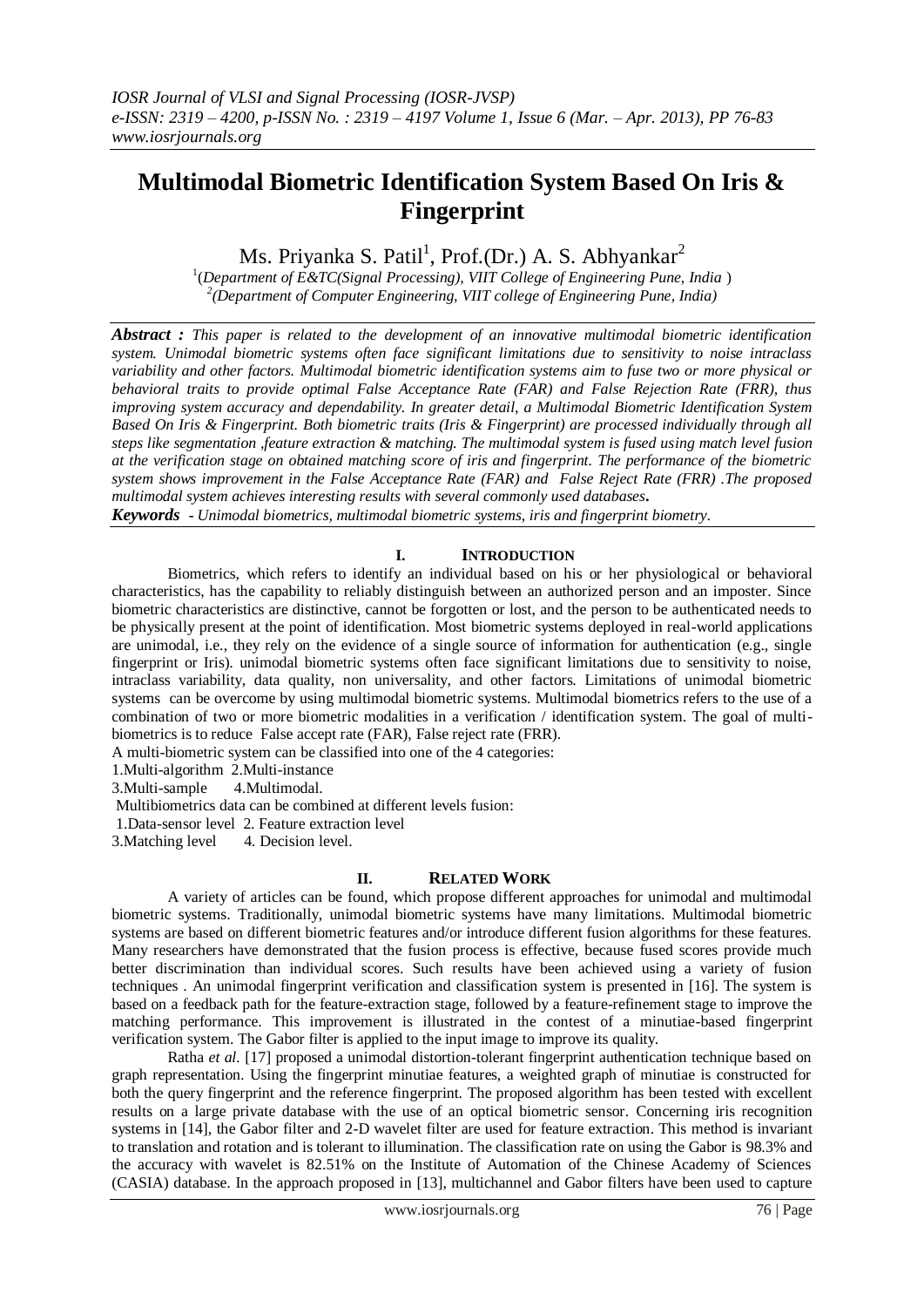local texture information of the iris, which are used to construct a fixed-length feature vector. The results obtained were  $FAR = 0.01\%$  and  $FRR = 2.17\%$  on CASIA database. Generally, unimodal biometric recognition systems present different drawbacks due its dependency on the unique biometric feature. For example, feature distinctiveness, feature acquisition, processing errors, and features that are temporally unavailable can all affect system accuracy. A multimodal biometric system should overcome the aforementioned limits by integrating two or more biometric features.

Conti *et al*. [20] proposed a multimodal biometric system using two different fingerprint acquisitions. The matching module integrates fuzzy-logic methods for matching-score fusion. Experimental trials using both decision-level fusion and matching-score-level fusion were performed. Experimental results have shown an improvement of 6.7% using the matching score- level fusion rather than a monomodal authentication system. Besbes *et al.* [12] proposed a multimodal biometric system using fingerprint and iris features. They use a hybrid approach based on: 1) fingerprint minutiae extraction and 2) iris template encoding through a mathematical representation of the extracted iris region. This approach is based on two recognition modalities and every part provides its own decision. The final decision is taken by considering the unimodal decision through an "AND" operator. No experimental results have been reported for recognition performance.

Aguilar *et al.* [21] proposed a multibiometric method using a combination of fast Fourier transform (FFT) and Gabor filters to enhance fingerprint imaging. Successively, a novel stage for recognition using local features and statistical parameters is used. The proposed system uses the fingerprints of both thumbs. Each fingerprint is separately processed; successively, the unimodal results are compared in order to give the final fused result. The tests have been performed on a fingerprint database composed of 50 subjects obtaining FAR = 0.2% and  $FRR = 1.4%$ .

Subbarayudu and Prasad [22] presented experimental results of the unimodal iris system, unimodal palmprint system, and multibiometric system (iris and palmprint). The system fusion utilizes a matching scores feature in which each system provides a matching score indicating the similarity of the feature vector with the template vector. The experiment was conducted on the Hong Kong Polytechnic University Palmprint database. A total of 600 images are collected from 100 different subjects. In contrast to the approaches found in literature and detailed earlier, the proposed approach introduces an innovative idea to unify and homogenize the final biometric descriptor using two different strong features—the fingerprint and the iris. In opposition to [23], this paper shows the improvements introduced by adopting the fusion process at the template level as well as the related comparisons against the unimodal elements and the classical matching-score fusion-based multimodal system. In addition, the system proposed in this paper has been tested on the official fingerprint FVC2002 DB2 and iris BATH databases [18], [24].

### **III. MULTIMODAL BIOMETRIC IDENTIFICATION SYSTEM**

In this paper, we introduce a frequency approach [17], to generate a unified homogeneous template for fingerprint and iris features. In greater detail, the proposed approach performs fingerprint matching using the segmented regions (Regions Of Interests, ROIs) surrounding fingerprint minutia points[11]. On the other hand, iris preprocessing aims to detect the circular region surrounding the iris[5]. As a result, we adopted a algorithmbased codifier to encode both fingerprint and iris features, obtaining a unified template. Then we obtain matching score of individual biometric. Successively, the HD on the fused template has been used for the similarity index computation[12].



Fig 1. block diagram of multimodal biometric system .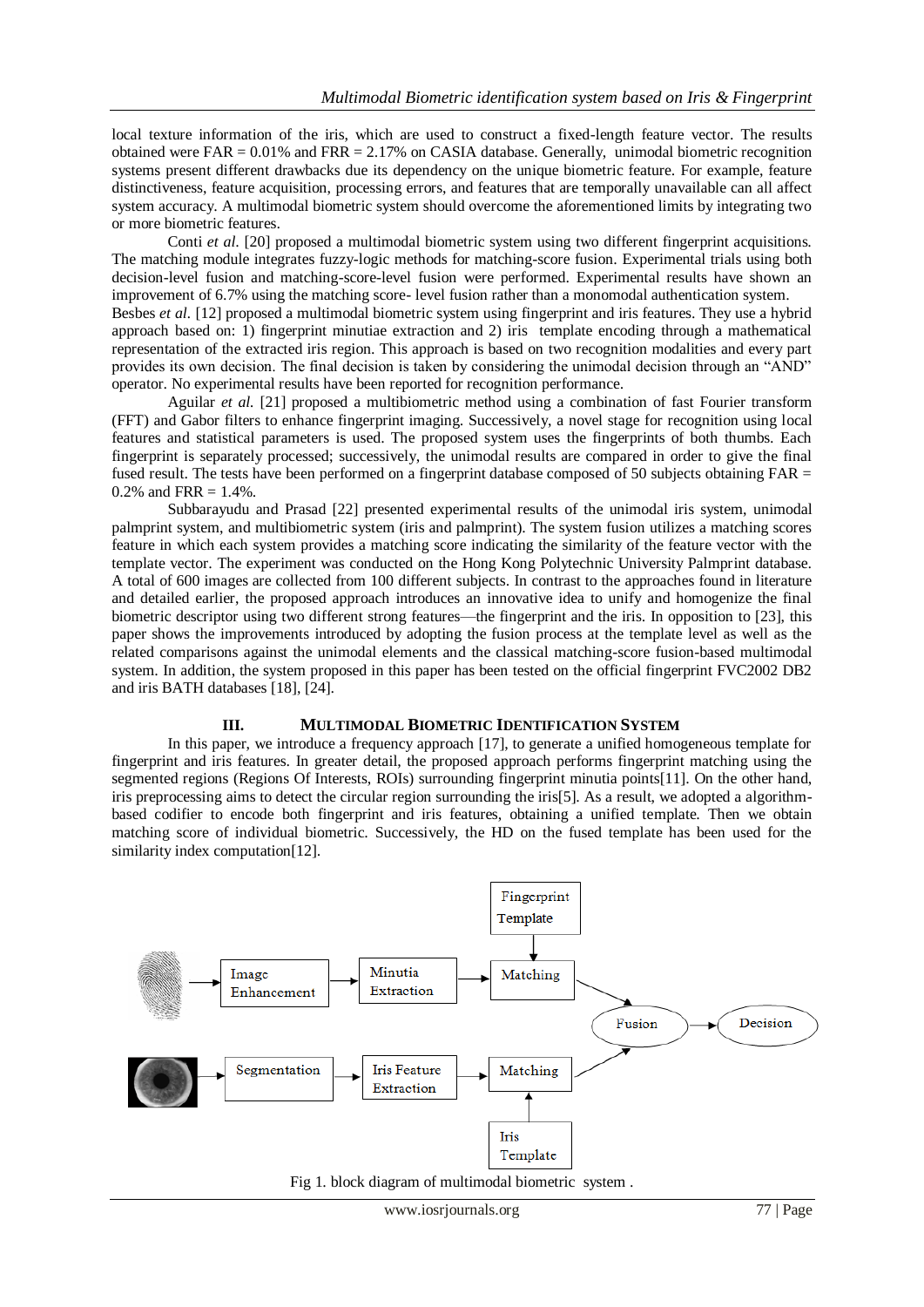In this structure of multimodal biometric identification system, two biometric models have been fused.

- 1. Fingerprint Recognition
- 2. Iris Recognition

Each individual biometric model has to go under different level of processing like Preprocessing, Normalization, Feature Extraction and Matching to get proper Matching score of both biometric individually and we apply fusion technique at matching score level with obtained matching score. The system can work either sequentially or parallel.

### **1. Fingerprint Recognition**

 Fingerprint recognition is the most consistent biometric modality in use, The main reason behind the use of fingerprint biometric is that it is the most proven technique to identify the individual. Digital fingerprints are more convenient and less disturbing than most of the other biometric methods and they are already accepted as an immutably single identifier. The fingerprint is basically the combination of ridges and valleys on the surface of the finger. However, revealed by rigorous research on fingerprint recognition, fingerprints are not distinguished by their ridges and furrows, but by Minutia, which are typical points on the ridges[11]. There are several minutia types: Termination (the immediate ending of a ridge), Bifurcation (the point on the ridge from which two branches derive),Island (a ridge that commences, travels a short distance and then ends), Ridge enclosures (a single ridge that bifurcates and reunites shortly afterward to continue as a single ridge), Spur (a bifurcation with a short ridge branching off a longer ridge), Crossover or bridge (a short ridge that runs between two parallel ridges)[11][7]. In this paper only two types of minutia points are take into consideration, which are termination and bifurcation. The major steps involved in fingerprint recognition using minutiae matching approach after image acquisition are:

- 1. Image Enhancement
- 2. Minutiae Extraction
- 3. Matching

#### *1.1 Image Enhancement*

A fingerprint image is corrupted due to various kinds of noises such as creases, smudges and holes. It is almost impossible to recover the true minutia points from the unrecoverable regions The fingerprint image is enhanced to make it clearer for easy further operations by increasing the contrast between ridges and furrows[15]. Image enhancement algorithm is used to improve the clarity of ridges/valley structures of fingerprint images in recoverable regions and to mask out the unrecoverable regions[11]. For this, we adopted an image normalization step using the arithmetic average M of the image gray levels and its variance V [12].

$$
M(I) = \frac{1}{H * L} \sum_{i=1}^{H} \sum_{j=1}^{L} I(i, j)
$$
(1)  

$$
V(I) = \frac{1}{H * L} \sum_{i=1}^{H} \sum_{j=1}^{L} (I(i, j) - M)^{2}
$$
(2)

#### *1.2 Minutia Extraction*

 The endings and bifurcations of the fingerprint images are known as the minutia. The most commonly employed method of minutiae extraction is the Crossing Number (CN) concept.



(a) Ridge ending (b) Bifurcation Fig 2. example of a ridge ending and a bifurcation.

The minutiae are extracted by processing the whole image pixel by pixel using a 3x3 matrix with the centre element being the focus of each process[14]. The CN value is then computed, which is defined as half the sum of the differences between pairs of adjacent pixels in the eight-neighborhood[11]. Using the properties of the CN as shown in table, the ridge pixel can then be classified as a ridge ending, bifurcation or non-minutiae point[7]. For example, a ridge pixel with a CN of one corresponds to a ridge ending, and a CN of three corresponds to a bifurcation. The Crossing Number (CN) method is used to perform minutiae extraction[11]. This method extracts the ridge endings and bifurcations from the skeleton image by examining the local neighborhood of each ridge pixel using a 3*\**3 window[11]. The CN for a ridge pixel *P* is given By,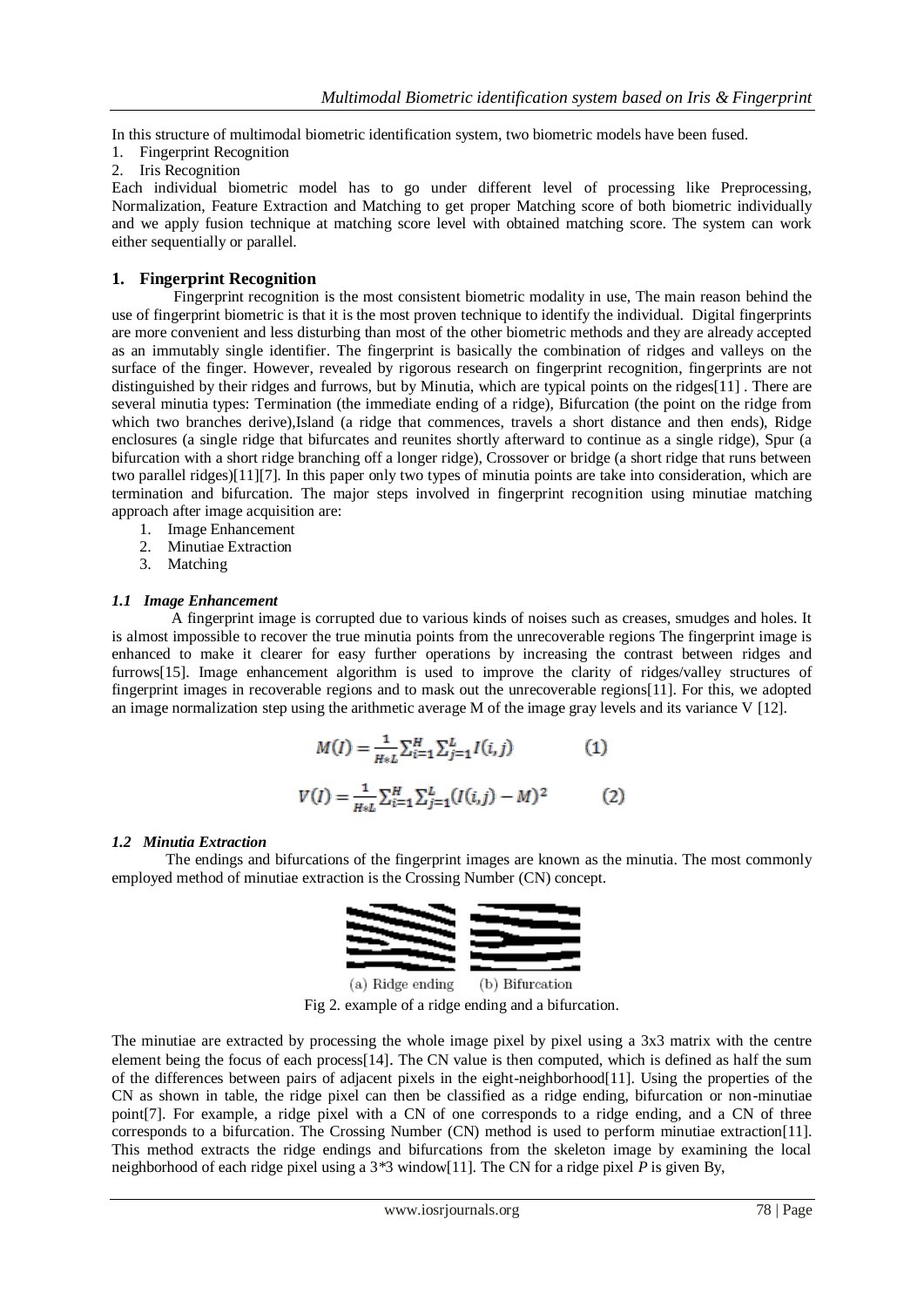$$
CN = 0.5 \sum_{t=1}^{8} |P_i - P_{i+1}|, \quad P_{9=P_1} \tag{3}
$$

where *Pi* is the pixel value in the neighborhood of *P*. For a pixel *P*, its eight neighboring pixels are scanned in an anti-clockwise direction as follows:

After the CN for a ridge pixel has been computed, the pixel can then be classified according to the property of its CN value. A ridge pixel with a CN of one corresponds to a ridge ending, and a CN of three corresponds to a bifurcation[11]. For each extracted minutiae point, the following information is recorded:

- *x* and *y* coordinates,
- Orientation of the associated ridge segment, and
- Type of minutiae (ridge ending or bifurcation).



Fig 3. a) 1 Corresponds Ridge ending b) 3 Corresponds Bifurcation

However, there are a few cases where the extracted minutiae do not correspond to true minutiae points in the original image. In addition, it should be noted that in some cases the bifurcation and ridge ending points can be difficult to distinguish between each other[1]. This method not only increases the processing speed, but also reduces the possible error due to scars or noises in the fingerprint image[3]. Minutia extraction is processed in 4 steps:

- Fingerprint ridge thinning
- Minutia marking
- False minutia removal
- Unification of terminations and bifurcations.



Fig 4. a)Input image, b) Binariesd image c)Thinned image, d) Minutia points of input image.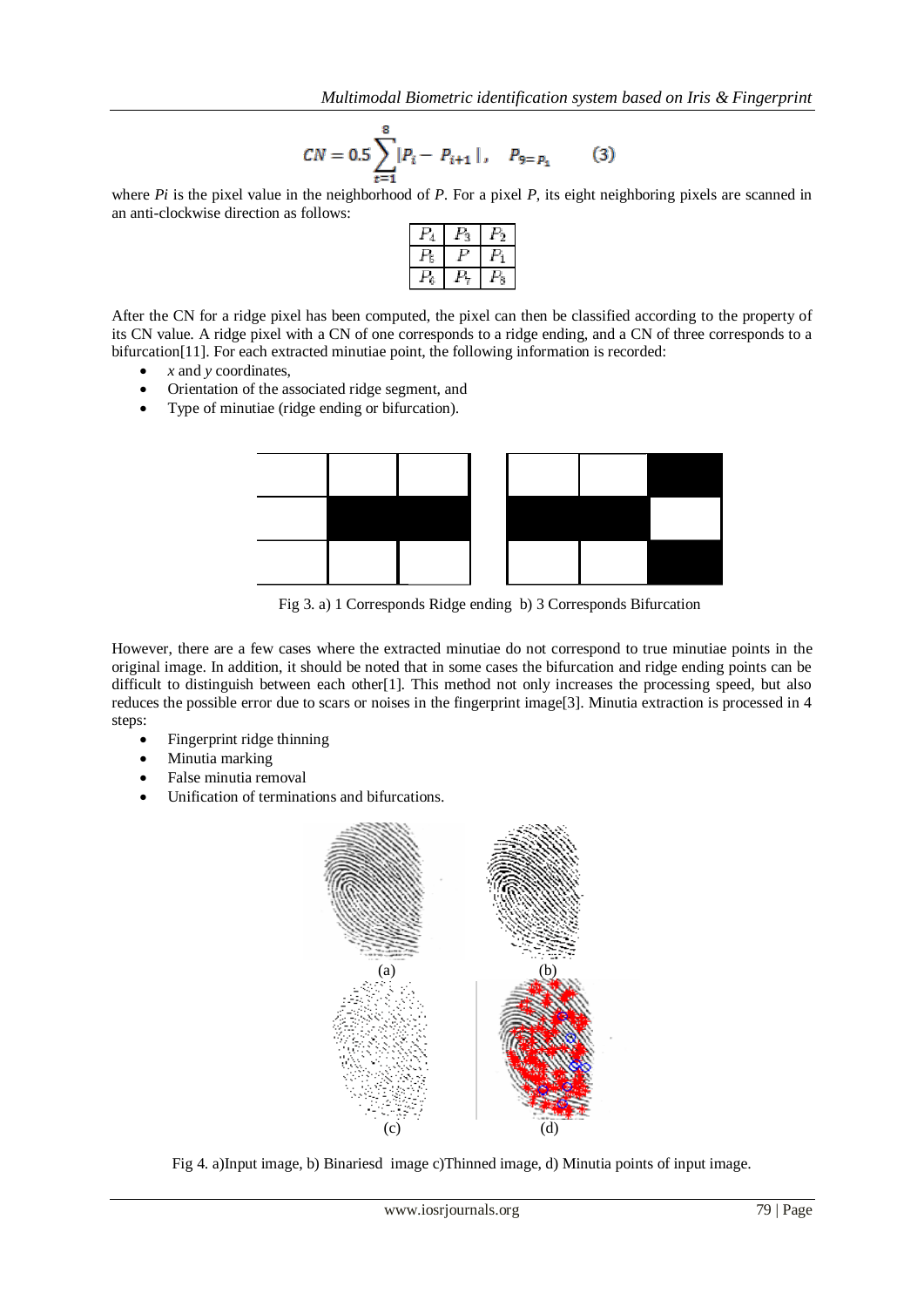## *1.3 Matching*

 The minutia match algorithm settles on whether two set of minutia of two fingerprint images belong to the same finger or not .The first step consists in aligning the couple of fingerprint Images to be matched[3]. Thus we choose a minutia from each image and calculate the similarity of the associated ridges[10]. In the matching step, we count the matched minutia pairs of two set of transformed minutia points and we assume identical, two minutia having nearly the same position and direction[3].

# **2. IRIS RECOGNITION**

 Iris is plainly visible, colored ring that surrounds the pupil which is unique to each individual and remains constant over the life of a person. The iris is the annular ring between the sclera and pupil boundary and contains the flowery pattern unique to each individual. The eyeball has a circular black disk in the center known as pupil. The pupil dilates when exposed to light and contracts in dark. Thus the size of pupil varies with respect to light. There is no detailed correlation between the iris patterns of even identical twins, or the right and left eye of an individual[14]. For our developed approach of iris recognition, the input is an eye image, and the output is the matching score of the iris template. This texture information unique to each individual is extracted from rest of the eye image and is transformed into strip to apply pattern matching algorithm between the database and query images of iris[8]. It compares the difference between a pair of iris representations by computing their Hamming distance using XOR operator [12]. The algorithm consists in 4 steps :

- 1. Segmentation
- 2. Normalization
- 3. Feature Extraction
- 4. Matching

#### *2.1 Segmentation*

Iris image must be preprocessed before using it for the recognition purpose since the unwanted data including eyelid, pupil, sclera and eyelashes in the image should be excluded. The preprocessing module for iris was required to perform iris localization, iris normalization and image enhancement [6]. The Iris region is located within the two circles: the iris/sclera boundary and the iris/pupil one. We have used images provided by CASIA (Institute of Automation, Chinese Academy of Sciences)[6]. The images were taken exclusively for the purpose of iris recognition software research and implementation. Infra-red light was used for illuminating the eye, and hence they do not involve any specula reflections. For this reason, we do not proceed for a reflection error's removal. The segmentation step consists in applying Canny edge detection to generate an edge map, to isolate the actual iris region from a captured iris image<sup>[5]</sup>. In this process, roughly determine the inner and outer boundaries of iris region from iris image ,and then accurately locate the fine boundaries in the iris image with raw resolutions[6][10]. Image binarization were next used to extract the eyelid edge information. After this process, histogram equalization was used to implement image enhancement. then using circular Hough transform to detect the iris and pupil boundaries and deduce their radius and centre coordinates[13]. As a result parameters are stored: the radius, and (x, y) centre coordinates for both circles[12].



Fig 5. a) Original image, b) Gray image, (c) Binerised image, d) Segmented iris imge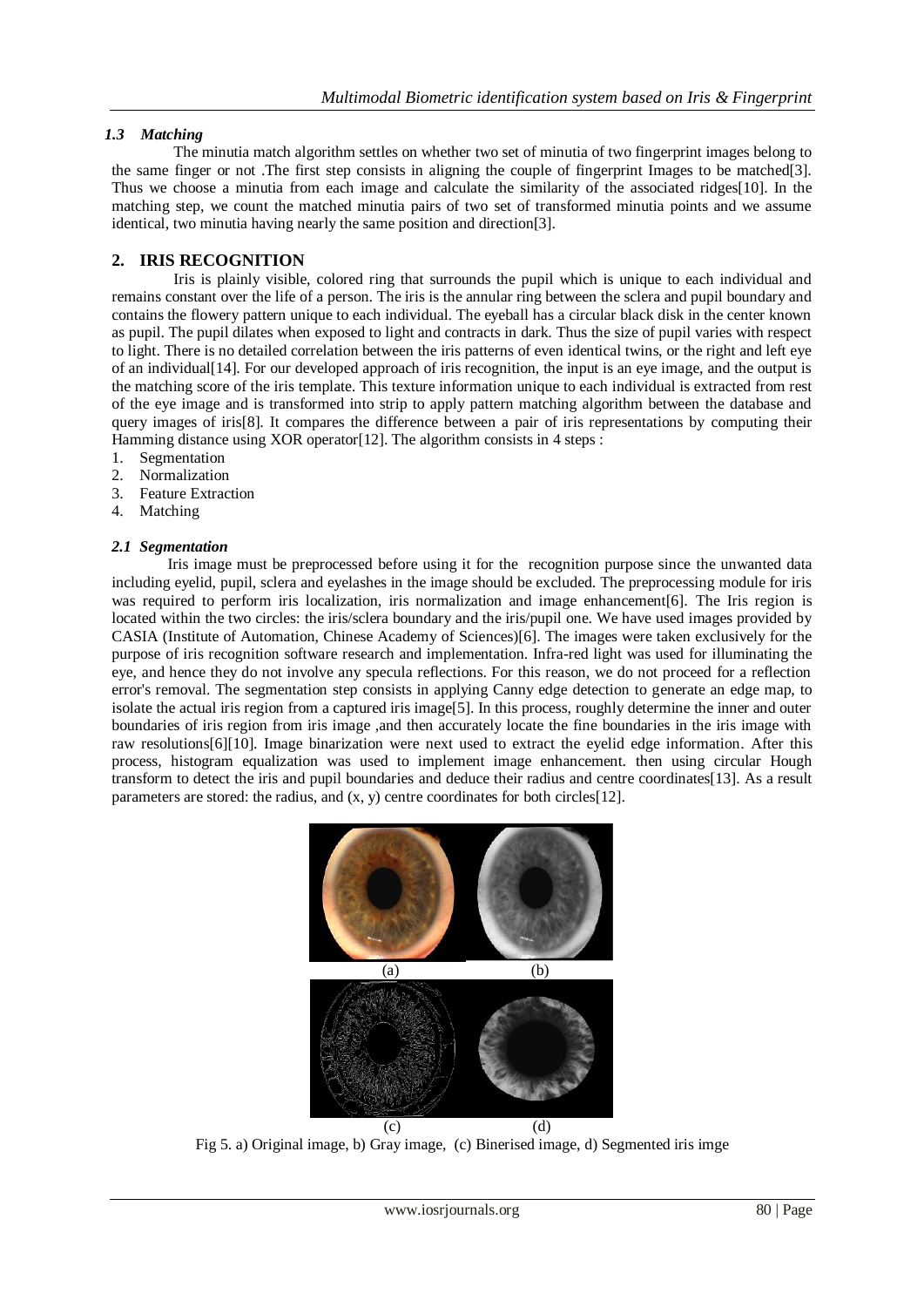#### *2.2 Normalization*

 Once the iris region is successfully segmented from an eye image, the next stage is to transform the iris region so that it has fixed dimensions in order to allow comparison[6]s. The normalization process will produce iris regions, which have the same constant dimensions. The pupil region is not always concentric within the iris region, For normalization of iris regions a technique based on Daugman's rubber sheet model was employed[10][12]. The centre of the pupil was considered as the reference point, and radial vectors pass through the iris region**.**



Fig 6. Normalized Iris Image

#### *2.3 Feature extraction*

 The output of the normalization is noise free and is further proceed for feature extraction. In feature extraction, the template which is produced by normalization is converted into binary format for the matching process[1][6]. Feature Extraction is done by using bit plane slicing method. In order to provide accurate recognition of individuals, the most discriminating information present in an iris pattern must be extracted[13]. Only the significant features of the iris must be encoded so that comparisons between templates can be made. Most iris recognition systems make use of a band pass decomposition of the iris image to create a biometric template.

#### *2.4 Matching*

 The comparison is done between iris codes (IC) generated for database and query images using hamming distance approach. In this approach the difference between the bits of two codes are counted and the number is divided by the total number of comparisons[12].

$$
MS_{Iris} = \frac{1}{N} \sum_{i=1}^{N} A_i \oplus B_i
$$
 (4)

where A is the binary vector (iris code) for database image and B is the binary vector for query image while N is the number of elements. This matching score  $(MS<sub>lris</sub>)$  is used as input for the fusion module where the final matching score is generated.

#### **IV. FUSION OF IRIS & FINGERPRINT**

No individual trait can provide 100% accuracy. Further, the results generated from the individual traits are good but the problem arises when the user is not able to give his iris image due to problem in exposure to light. As eye is the most sensitive organ of human body, the problem becomes severe when there exist some eye diseases. Thus in such a situation an individual cannot be recognized using the iris patterns and the biometric system comes to a standstill. Similarly, the problem faced by fingerprint recognition system is the presence of scars and cuts. The scars add noises to the fingerprint image which cannot be enhanced fully using enhancement module. Thus, the system takes noisy fingerprint as input which is not able to extract the minutiae points correctly and in turn, leads to false recognition of an individual. Thus to overcome the problems faced by individual traits of iris and fingerprint, a novel combination is proposed for the recognition system[5][10]. The integrated system also provide anti spoofing measures by making it difficult for an intruder to spoof multiple biometric traits simultaneously. Scores generated from individual traits are combined at matching score level using weighted sum of score technique<sup>[17]</sup>. Sum rule is used for the fusion of iris & fingerprint Matching score. A fusion system consist of two modules fusion and decision module. In the fusion module is well understood that need to normalize scores before combining them, that is seek to transform individual scores from each subsystem before combining[17]. In fact score from each subsystem can be of different nature. To solve this problem, the normalization transforms the score into common range include between 0 and 1 [17][13]. After that we use score combination method using a simple sum. Combining the average scores is to compute as,

$$
s = \frac{1}{N} \sum_{i=1}^{N} s_i
$$
 (5)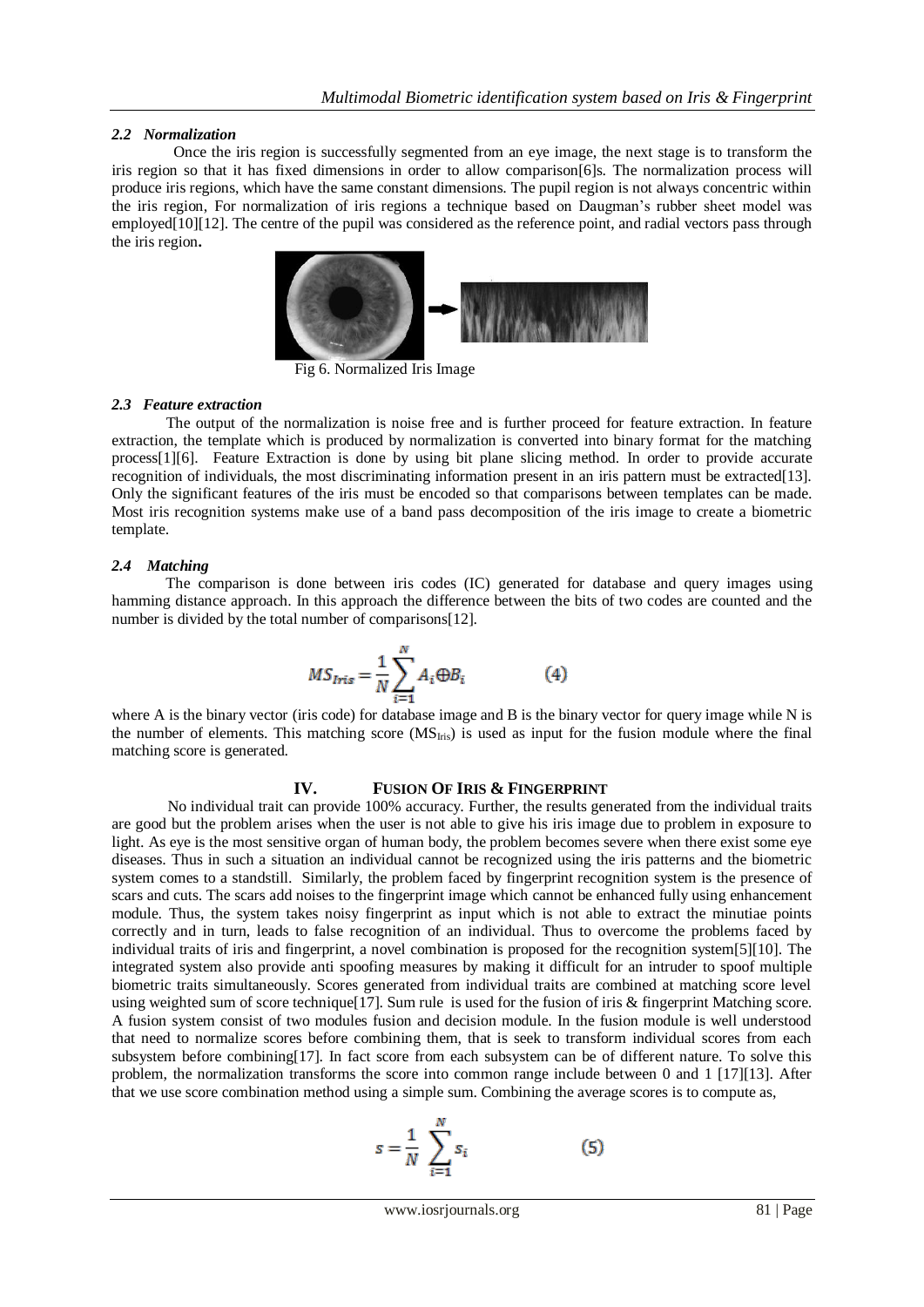#### **V. CONCLUSION**

In this paper we introduced an innovative multimodal biometric identification system based on iris and fingerprint traits. Iris is the unique organ and remains stable throughout the lifetime. Fingerprint is more selective as compare to other biometric. That's why we take these traits. The features are extracted from iris  $\&$ fingerprint image. Then template is formed & compare with stored one with the help of hamming distance. The Multimodal identification system is fused at Matching level fusion using sum rule at the verification stage. The results show improvements in the fingerprint verification phase and iris segmentation process. The proposed system works fine as it's FAR & FRR. The accuracy of the multimodal system is very high. So that multimodal biometric system has the potential to overcome the limitations of any individual biometric system. The multimodal biometric system provides more security to electronic data and resource access from unauthorized user. The performance of the multimodal biometric identification system shows significant improvement.

#### **Acknowledgements**

I am sincerely thankful to my guide Prof. Dr. A. S. Abhyankar for his relevant help, encouragement and providing the necessary guidance. I am also proud to thank our HOD (E&TC Department) Prof. P. D. Khandekar and our Principal Prof. Dr. B. S. Karkare for moral support. I am really thankful to all professors of VIIT for their guidance. Without their help it was tough job for me.

#### **REFERENCES**

#### **Journal Papers:**

- [1] L. Hong, A. Jain, **"***Multimodal Biometrics***",** chapter 16 in A.Jain, R. Bolle , S. Pankanti, ―Biometrics: Personal Identification in Networked Society", Kluwer Academic Publishers, Norwell, 1999.•
- [2] S. Prabhakar, S. Pankanti, and A. K. Jain, "An Introduction to Biometric Recognition," IEEE Transactions on circuits and systems for video technology, VOL. 14, NO. 1, January 2004.
- [3] Vincenzo Conti, Carmelo Militello, Filippo Sorbello, and Salvatore Vitabile, "A Frequency-based Approach for Features Fusion in Fingerprint and Iris Multimodal Biometric Identification Systems," IEEE transactions on systems, man, and cybernetics—part c: applications and reviews, VOL. 40, NO. 4, july 2010.
- [4] Anil Jain Sharath Pankanti,Dept. of Computer Science & Engg. Exploratory Computer Vision Grp, *"Fingerprint Classification and Matching*,‖
- [5] R. Wildes, "Iris Recognition: An emerging biometric technology" Proceedings of the IEEE, vol.85, no.9, September 1997.
- [6] Arun Ross, Anil Jain, Jain-Zhong Qian ―Information Fusion in Biometrics‖ Appeared in Proc. of 3rd Int'l Conference on Audioand Video-Based Person Authentication (AVBPA), pp. 354-359, Sweden, June 6-8, 2001.
- [7] A. K. Jain, A. Ross, and S. Pankanti, "An introduction to biometric recognition," *IEEE Trans. Circuits Syst. Video Technol.*, vol. 14, no. 1, pp. 4–20, Jan. 2004.
- [8] Chan K.C, Y.S Moon and Cheng, "Fast fingerprint verification using subregions of fingerprint images", *IEEE Trans.on Circuits and Systems for video technology*, vol 14, Jan 2004.
- [9] F. Besbes, H. Trichili, and B. Solaiman, "Multimodal biometric system based on fingerprint identification and Iris recognition," in *Proc. 3rd Int. IEEE Conf. Inf. Commun. Technol.: From Theory to Applications (ICTTA 2008)*, pp. 1–5. DOI: 10.1109/ICTTA.2008.4530129.
- [10] L. Ma, Y. Wang and D. Zhang, ―Efficient iris recognition by characterizing key local variations‖ IEEE Trans. Image Process., vol. 13, no. 6, pp. 739–750, Jun. 2004.
- [11] Y. Zhu, T. Tan, and Y. Wang, "Biometric personal identification on iris patterns," in *Proc. 15th Int. Conf. Pattern Recogn.*, 2000, vol. 2, pp. 805–808.
- [12] L. Hong, Y. Wan, and A. Jain, "Fingerprint image enhancement, algorithm and performance evaluation," IEEE Trans. Pattern Anal. *Mach. Intell.*, vol. 20, no. 8, pp. 777–789, Aug. 1998.
- [13] S. Prabhakar, A. K. Jain, and J. Wang, "Minutiae verification and classification,"presented at the Dept. Comput. Eng. Sci., Univ. Michigan State,East Lansing, MI, 1998.
- [14] N. K. Ratha, R. M. Bolle, V. D. Pandit, and V. Vaish, "Robust fingerprint authentication using local structural similarity," in Proc. *5th IEEE Workshop Appl. Comput. Vis.*, Dec. 4–6, 2000, pp. 29–34. DOI 10.1109/WACV.2000.895399.
- [15] Fingerprint Verification Competition FVC2002. (2009, Nov.). [Online]. Available[: http://bias.csr.unibo.it/fvc2002/](http://bias.csr.unibo.it/fvc2002/)
- [16] J. Cui, J. P. Li, and X. J. Lu, "Study on multi-biometric feature fusion and recognition model," in *Proc. Int. IEEE Conf. Apperceiving Comput. Intell. Anal. (ICACIA)*, 2008, pp. 66–69. DOI: 10.1109/ICACIA.2008.4769972.
- [17] V. Conti, G. Milici, P. Ribino, S. Vitabile, and F. Sorbello, "Fuzzy fusion in multimodal biometric systems," in *Proc. 11th LNAI Int. Conf. Knowl.Based Intell. Inf. Eng. Syst. (KES 2007/WIRN 2007),* Part I LNAI 4692. B. Apolloni *et al.,* Eds. Berlin, Germany: Springer-Verlag, 2010, pp. 108–115.
- [18] G. Aguilar, G. Sanchez, K. Toscano, M. Nakano, and H. Perez, "Multimodal biometric system using fingerprint," in *Proc. Int. Conf. Intell. Adv.Syst. 2007*, pp. 145–150. DOI:10.1109/ICIAS.2007.4658364.
- [19] V. C. Subbarayudu and M. V. N. K. Prasad, "Multimodal biometric system," in *Proc. 1st Int. IEEE Conf. Emerging Trends Eng. Technol.*, 2008, pp. 635–640. DOI 10.1109/ICETET.2008.93.
- [20] F. Yang and B. Ma, "A new mixed-mode biometrics information fusion based-on fingerprint, hand-geometry and palm-print," in *Proc. 4th Int. IEEE Conf. Image Graph.*, 2007, pp. 689–693. DOI:10.1109/ICIG.2007.39.
- [21] BATH Iris Database, University of Bath Iris Image Database. (2009, Nov.). [Online]. Available: <http://www.bath.ac.uk/eleceng/> research/sipg/irisweb/

# **Books:**<br>[22] A

- [22] A.Ross, K. Nandakumar, A. Jain, **"**Handbook of Multibiometrics**"**, Springer, New York, 2006•
- [23] ―Multimodal Biometric Systems‖,chapter7 in D. Maltoni , D. Maio , A.K. Jain, S . Prabhakar, ―*Handbook of Fingerprint Recognition*‖, *Springer-Verlag ,New York,2003.•"*